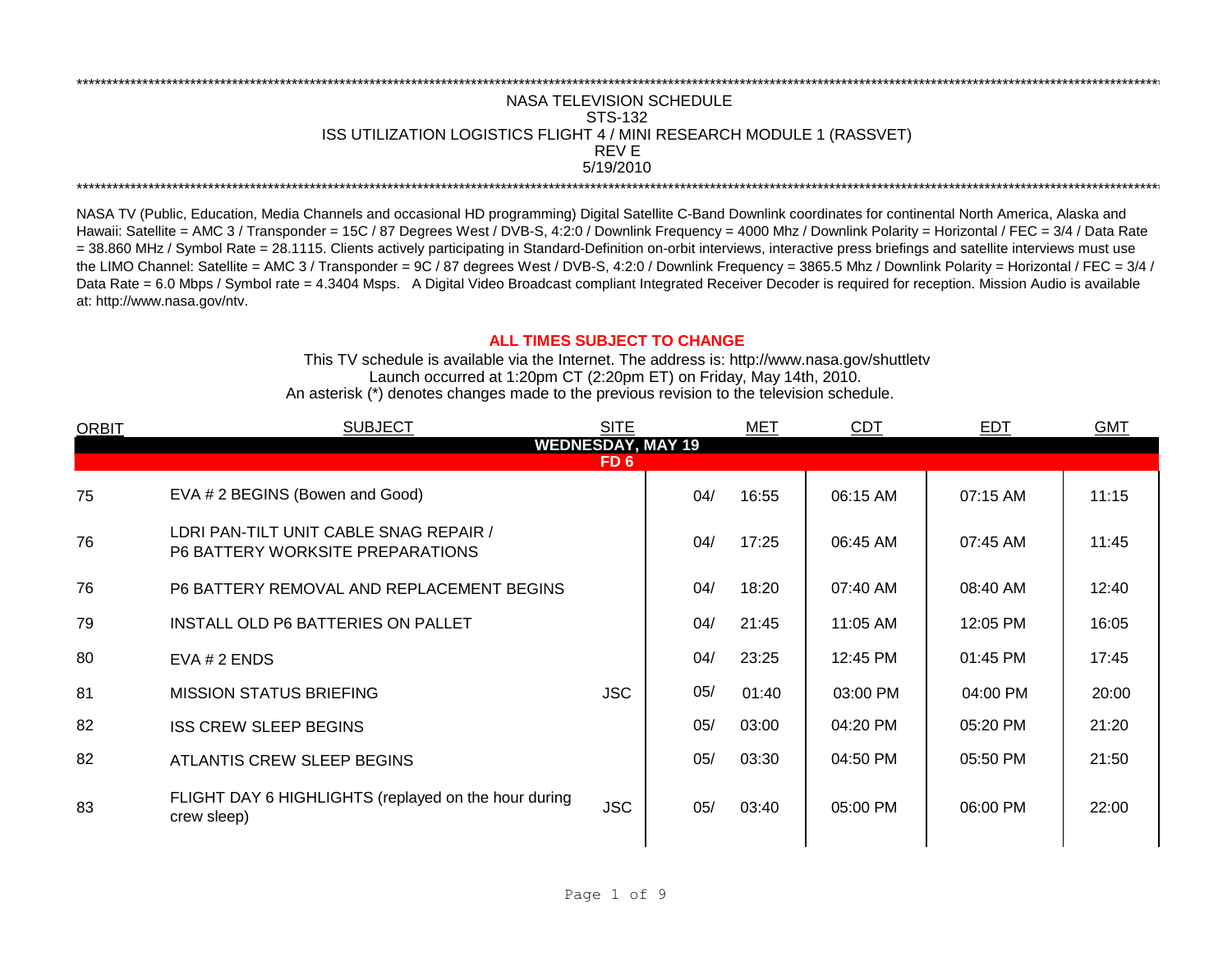| <b>ORBIT</b><br>$\overline{84}$ | <b>SUBJECT</b><br><b>VIDEO FILE</b>                                                                                                          | <b>SITE</b><br><b>HQ</b>                   | 05/ | <b>MET</b><br>05:40 | <b>CDT</b><br>07:00 PM | <b>EDT</b><br>08:00 PM | <b>GMT</b><br>00:00 |
|---------------------------------|----------------------------------------------------------------------------------------------------------------------------------------------|--------------------------------------------|-----|---------------------|------------------------|------------------------|---------------------|
| 85                              | HIGH DEFINITION FLIGHT DAY 6 CREW HIGHLIGHTS (if<br>available; on the NASA-TV HDTV Channel; replays from<br>5:00am CT - 4:00pm CT on May 20) | <b>JSC</b>                                 | 05/ | 07:40               | 09:00 PM               | 10:00 PM               | 02:00               |
| 87                              | <b>ISS FLIGHT DIRECTOR UPDATE</b>                                                                                                            | <b>JSC</b>                                 | 05/ | 09:40               | 11:00 PM               | 12:00 AM               | 04:00               |
|                                 |                                                                                                                                              | <b>THURSDAY, MAY 20</b><br>FD <sub>7</sub> |     |                     |                        |                        |                     |
| 87                              | ISS FLIGHT DIRECTOR UPDATE REPLAY                                                                                                            | <b>JSC</b>                                 | 05/ | 11:10               | 12:30 AM               | 01:30 AM               | 05:30               |
| 88                              | ATLANTIS / ISS CREW WAKE UP (begins FD 7)                                                                                                    |                                            | 05/ | 11:30               | 12:50 AM               | 01:50 AM               | 05:50               |
| 90                              | MRM-1 / ZARYA LEAK CHECKS                                                                                                                    |                                            | 05/ | 14:55               | 04:15 AM               | 05:15 AM               | 09:15               |
| 91                              | <b>MRM-1 HATCH OPENING</b>                                                                                                                   |                                            | 05/ | 16:10               | 05:30 AM               | 06:30 AM               | 10:30               |
| 91                              | EVA #3 TOOL CONFIGURATION                                                                                                                    |                                            | 05/ | 16:20               | 05:40 AM               | 06:40 AM               | 10:40               |
| 92                              | ASSOCIATED PRESS / FOX NEWS RADIO / CBS NEWS<br><b>INTERVIEWS</b>                                                                            | <b>ISS Ku</b>                              | 05/ | 18:05               | 07:25 AM               | 08:25 AM               | 12:25               |
| 93                              | ATLANTIS / ISS CREW OFF-DUTY PERIOD BEGINS                                                                                                   |                                            | 05/ | 19:25               | 08:45 AM               | 09:45 AM               | 13:45               |
| 94                              | <b>MISSION STATUS BRIEFING</b>                                                                                                               | <b>JSC</b>                                 | 05/ | 21:10               | 10:30 AM               | 11:30 AM               | 15:30               |
| 95                              | <b>VIDEO FILE</b>                                                                                                                            | HQ                                         | 05/ | 22:40               | 12:00 PM               | 01:00 PM               | 17:00               |
| 95                              | EVA #3 PROCEDURE REVIEW                                                                                                                      |                                            | 05/ | 23:25               | 12:45 PM               | 01:45 PM               | 17:45               |
| 97                              | EVA #3 CAMPOUT BEGINS (Good and Reisman)                                                                                                     |                                            | 06/ | 01:55               | 03:15 PM               | 04:15 PM               | 20:15               |
| 98                              | <b>ISS CREW SLEEP BEGINS</b>                                                                                                                 |                                            | 06/ | 03:00               | 04:20 PM               | 05:20 PM               | 21:20               |
| 98                              | ATLANTIS CREW SLEEP BEGINS                                                                                                                   |                                            | 06/ | 03:30               | 04:50 PM               | 05:50 PM               | 21:50               |
| 98                              | FLIGHT DAY 7 HIGHLIGHTS (replayed on the hour during<br>crew sleep)                                                                          | <b>JSC</b>                                 | 06/ | 03:40               | 05:00 PM               | 06:00 PM               | 22:00               |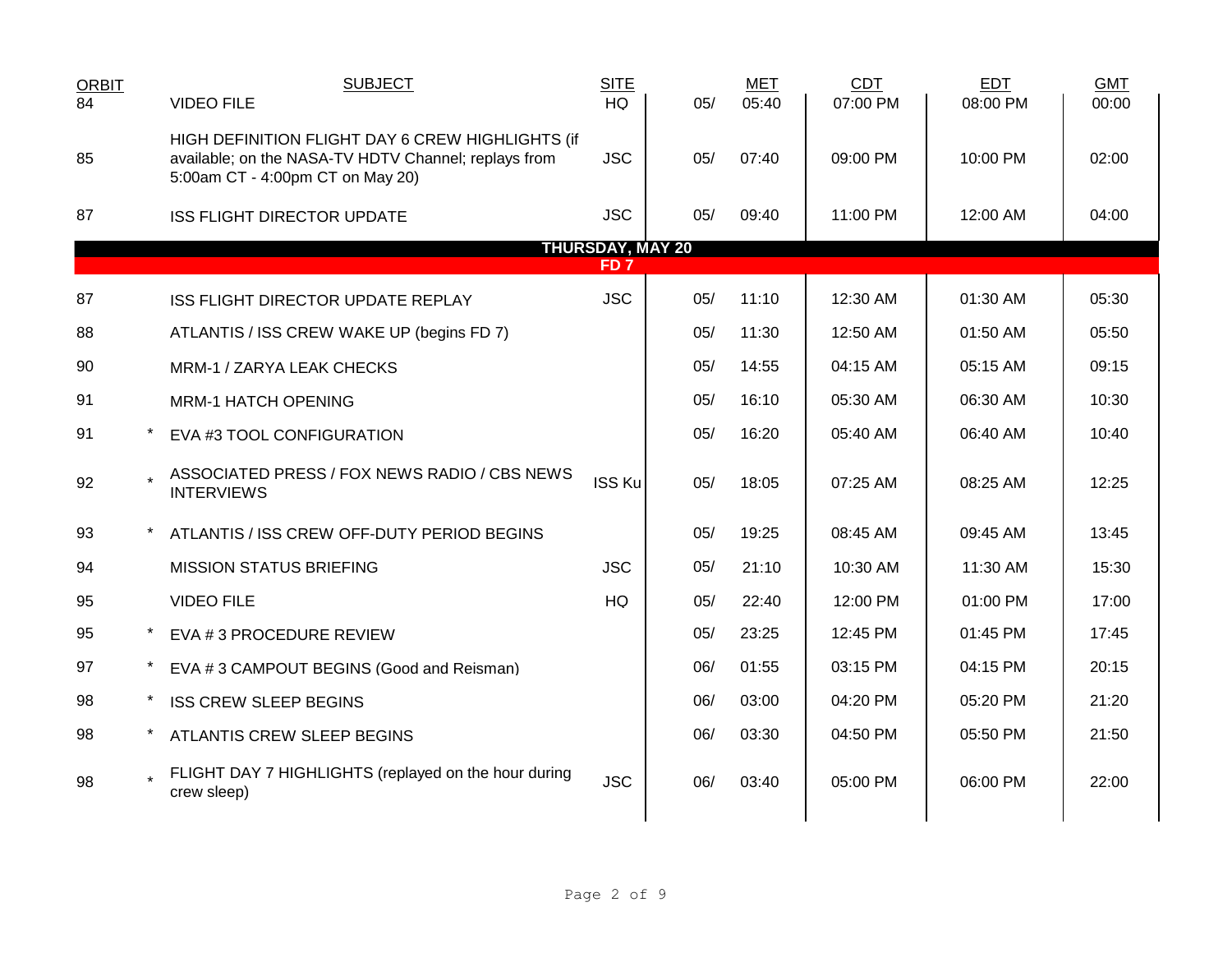| <b>ORBIT</b>                             |  | <b>SUBJECT</b>                                                                                                                               | <b>SITE</b> |     | <b>MET</b> | <b>CDT</b> | <b>EDT</b> | <b>GMT</b> |
|------------------------------------------|--|----------------------------------------------------------------------------------------------------------------------------------------------|-------------|-----|------------|------------|------------|------------|
| 100                                      |  | HIGH DEFINITION FLIGHT DAY 7 CREW HIGHLIGHTS (if<br>available; on the NASA-TV HDTV Channel; replays from<br>5:00am CT - 4:00pm CT on May 21) | <b>JSC</b>  | 06/ | 06:40      | 08:00 PM   | 09:00 PM   | 01:00      |
| 102                                      |  | <b>ISS FLIGHT DIRECTOR UPDATE</b>                                                                                                            | <b>JSC</b>  | 06/ | 09:40      | 11:00 PM   | 12:00 AM   | 04:00      |
| <b>FRIDAY, MAY 21</b><br>FD <sub>8</sub> |  |                                                                                                                                              |             |     |            |            |            |            |
| 103                                      |  | ISS FLIGHT DIRECTOR UPDATE REPLAY                                                                                                            | <b>JSC</b>  | 06/ | 10:40      | 12:00 AM   | 01:00 AM   | 05:00      |
| 103                                      |  | ATLANTIS / ISS CREW WAKE UP (begins FD 8)                                                                                                    |             | 06/ | 11:30      | 12:50 AM   | 01:50 AM   | 05:50      |
| 104                                      |  | EVA #3 PREPARATIONS RESUME                                                                                                                   |             | 06/ | 12:05      | 01:25 AM   | 02:25 AM   | 06:25      |
| 106                                      |  | SSRMS MANEUVERS ICC TO EVA WORKSITE                                                                                                          |             | 06/ | 15:45      | 05:05 AM   | 06:05 AM   | 10:05      |
| 107                                      |  | EVA #3 BEGINS (Reisman and Good)                                                                                                             |             | 06/ | 16:25      | 05:45 AM   | 06:45 AM   | 10:45      |
| 108                                      |  | P6 BATTERY REMOVAL AND REPLACEMENT RESUMES                                                                                                   |             | 06/ | 17:35      | 06:55 AM   | 07:55 AM   | 11:55      |
| 109                                      |  | INSTALL OLD P6 BATTERIES ON PALLET                                                                                                           |             | 06/ | 20:20      | 09:40 AM   | 10:40 AM   | 14:40      |
| 110                                      |  | P6 CLEANUP WORK                                                                                                                              |             | 06/ | 20:55      | 10:15 AM   | 11:15 AM   | 15:15      |
| 110                                      |  | RETRIEVE PDGF (If time permits)                                                                                                              |             | 06/ | 21:10      | 10:30 AM   | 11:30 AM   | 15:30      |
| 110                                      |  | SSRMS MANEUVERS ICC TO MBS POA FOR<br><b>TEMPORARY STOWAGE</b>                                                                               |             | 06/ | 21:15      | 10:35 AM   | 11:35 AM   | 15:35      |
| 111                                      |  | EVA #3 ENDS                                                                                                                                  |             | 06/ | 22:55      | 12:15 PM   | 01:15 PM   | 17:15      |
| 113                                      |  | <b>MISSION STATUS BRIEFING</b>                                                                                                               | <b>JSC</b>  | 07/ | 01:40      | 03:00 PM   | 04:00 PM   | 20:00      |
| 113                                      |  | <b>ISS CREW SLEEP BEGINS</b>                                                                                                                 |             | 07/ | 02:30      | 03:50 PM   | 04:50 PM   | 20:50      |
| 114                                      |  | ATLANTIS CREW SLEEP BEGINS                                                                                                                   |             | 07/ | 03:00      | 04:20 PM   | 05:20 PM   | 21:20      |
| 114                                      |  | FLIGHT DAY 8 HIGHLIGHTS (replayed on the hour during<br>crew sleep)                                                                          | <b>JSC</b>  | 07/ | 03:40      | 05:00 PM   | 06:00 PM   | 22:00      |
| 115                                      |  | <b>VIDEO FILE</b>                                                                                                                            | <b>HQ</b>   | 07/ | 05:40      | 07:00 PM   | 08:00 PM   | 00:00      |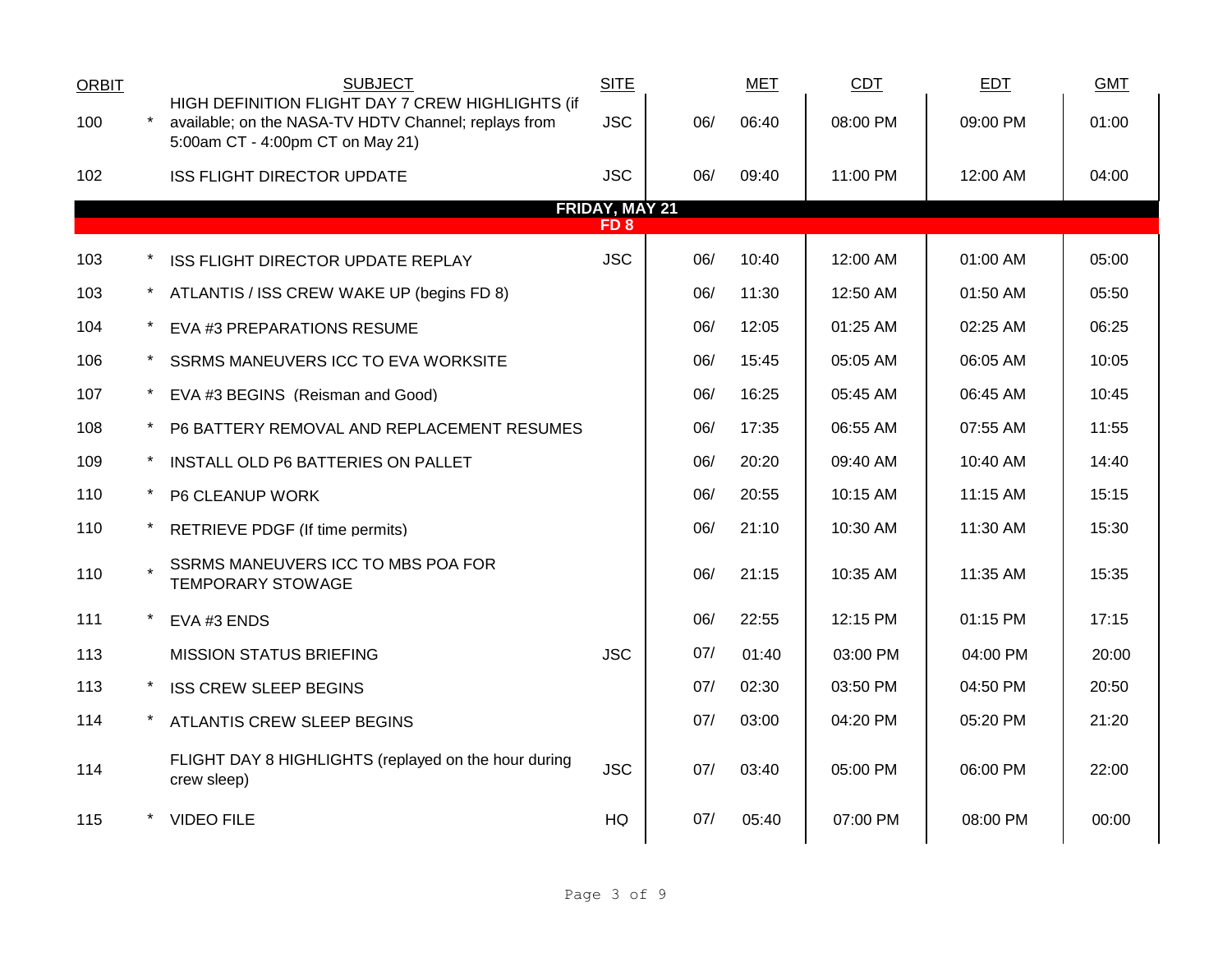| <b>ORBIT</b> | <b>SUBJECT</b>                                                                                                                               | <b>SITE</b>                                |     | <b>MET</b> | <b>CDT</b> | EDT      | <b>GMT</b> |
|--------------|----------------------------------------------------------------------------------------------------------------------------------------------|--------------------------------------------|-----|------------|------------|----------|------------|
| 116          | HIGH DEFINITION FLIGHT DAY 8 CREW HIGHLIGHTS (if<br>available; on the NASA-TV HDTV Channel; replays from<br>5:00am CT - 4:00pm CT on May 22) | <b>JSC</b>                                 | 07/ | 06:40      | 08:00 PM   | 09:00 PM | 01:00      |
| 118          | <b>ISS FLIGHT DIRECTOR UPDATE</b>                                                                                                            | <b>JSC</b>                                 | 07/ | 10:10      | 11:30 PM   | 12:30 AM | 04:30      |
|              |                                                                                                                                              | <b>SATURDAY, MAY 22</b><br>FD <sub>9</sub> |     |            |            |          |            |
| 119          | ATLANTIS / ISS CREW WAKE UP (begins FD 9)                                                                                                    |                                            | 07/ | 11:00      | 12:20 AM   | 01:20 AM | 05:20      |
| 121          | SSRMS BERTHS ICC IN ATLANTIS' PAYLOAD BAY                                                                                                    |                                            | 07/ | 14:20      | 03:40 AM   | 04:40 AM | 08:40      |
| 123          | U.S. PAO EDUCATIONAL EVENT                                                                                                                   | <b>ISS Ku</b>                              | 07/ | 17:20      | 06:40 AM   | 07:40 AM | 11:40      |
| 125          | <b>MISSION STATUS BRIEFING</b>                                                                                                               | <b>JSC</b>                                 | 07/ | 20:10      | 09:30 AM   | 10:30 AM | 14:30      |
| 125          | ATLANTIS CREW OFF DUTY PERIOD                                                                                                                |                                            | 07/ | 20:45      | 10:05 AM   | 11:05 AM | 15:05      |
| 129          | <b>ISS CREW SLEEP BEGINS</b>                                                                                                                 |                                            | 08/ | 02:00      | 03:20 PM   | 04:20 PM | 20:20      |
| 129          | ATLANTIS CREW SLEEP BEGINS                                                                                                                   |                                            | 08/ | 02:30      | 03:50 PM   | 04:50 PM | 20:50      |
| 129          | FLIGHT DAY 9 HIGHLIGHTS (replayed on the hour during<br>crew sleep)                                                                          | <b>JSC</b>                                 | 08/ | 02:40      | 04:00 PM   | 05:00 PM | 21:00      |
| 131          | HIGH DEFINITION FLIGHT DAY 9 CREW HIGHLIGHTS (if<br>available; on the NASA-TV HDTV Channel; replays from<br>5:00am CT - 4:00pm CT on May 23) | <b>JSC</b>                                 | 08/ | 05:40      | 07:00 PM   | 08:00 PM | 00:00      |
| 134          | ATLANTIS / ISS CREW WAKE UP (begins FD 10)                                                                                                   |                                            | 08/ | 10:30      | 11:50 PM   | 12:50 AM | 04:50      |
|              |                                                                                                                                              | <b>SUNDAY, MAY 23</b><br><b>FD 10</b>      |     |            |            |          |            |
| 137          | RENDEZVOUS TOOL CHECKOUT                                                                                                                     |                                            | 08/ | 14:50      | 04:10 AM   | 05:10 AM | 09:10      |
| 138          | JOINT CREW NEWS CONFERENCE                                                                                                                   | <b>ISS Ku</b>                              | 08/ | 16:10      | 05:30 AM   | 06:30 AM | 10:30      |
|              |                                                                                                                                              |                                            |     |            |            |          |            |
| 139          | FAREWELL AND HATCH CLOSURE                                                                                                                   |                                            | 08/ | 17:50      | 07:10 AM   | 08:10 AM | 12:10      |
| 140          | CENTERLINE CAMERA INSTALLATION AND ODS LEAK<br><b>CHECK</b>                                                                                  |                                            | 08/ | 18:35      | 07:55 AM   | 08:55 AM | 12:55      |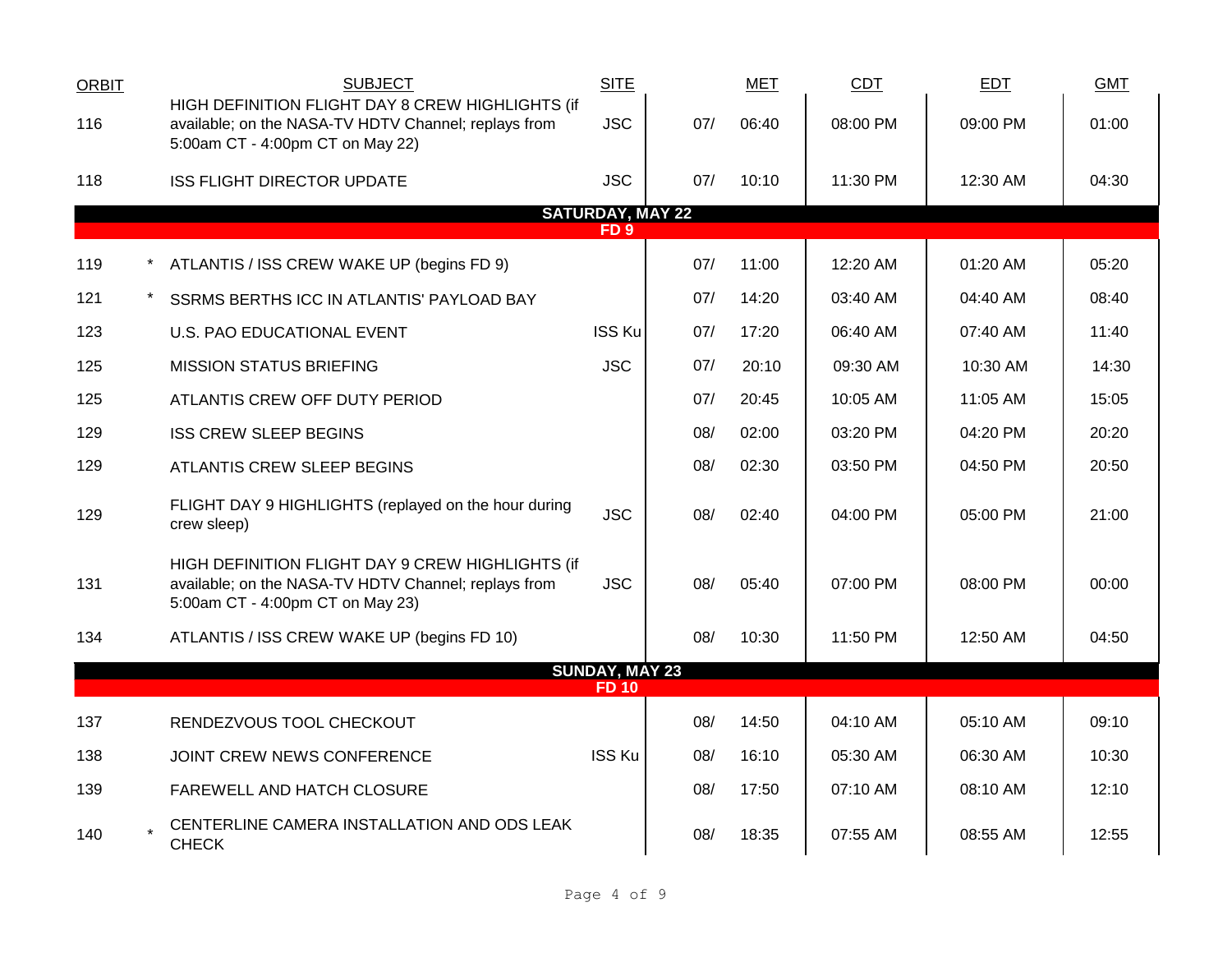| <b>ORBIT</b> | <b>SUBJECT</b>                                                                                                                                | <b>SITE</b>           |     | MET   | CDT      | EDT      | <b>GMT</b> |
|--------------|-----------------------------------------------------------------------------------------------------------------------------------------------|-----------------------|-----|-------|----------|----------|------------|
| 141          | ATLANTIS UNDOCKS FROM ISS                                                                                                                     |                       | 08/ | 21:00 | 10:20 AM | 11:20 AM | 15:20      |
| 141          | ATLANTIS FLYAROUND OF ISS BEGINS                                                                                                              |                       | 08/ | 21:25 | 10:45 AM | 11:45 AM | 15:45      |
| 142          | ATLANTIS FINAL SEPARATION FROM ISS                                                                                                            |                       | 08/ | 22:43 | 12:03 PM | 01:03 PM | 17:03      |
| 142          | SHUTTLE VTR PLAYBACK OF UNDOCKING                                                                                                             |                       | 08/ | 22:55 | 12:15 PM | 01:15 PM | 17:15      |
| 143          | INTERPRETED REPLAY OF JOINT CREW NEWS<br><b>CONFERENCE</b>                                                                                    | <b>JSC</b>            | 08/ | 23:40 | 01:00 PM | 02:00 PM | 18:00      |
| 144          | <b>MISSION STATUS BRIEFING</b>                                                                                                                | <b>JSC</b>            | 09/ | 01:40 | 03:00 PM | 04:00 PM | 20:00      |
| 145          | <b>ATLANTIS CREW SLEEP BEGINS</b>                                                                                                             |                       | 09/ | 02:30 | 03:50 PM | 04:50 PM | 20:50      |
| 145          | FLIGHT DAY 10 HIGHLIGHTS (replayed on the hour during<br>crew sleep)                                                                          | <b>JSC</b>            | 09/ | 02:40 | 04:00 PM | 05:00 PM | 21:00      |
| 147          | HIGH DEFINITION FLIGHT DAY 10 CREW HIGHLIGHTS<br>(if available; on the NASA-TV HDTV Channel; replays from<br>5:00am CT - 4:00pm CT on May 24) | <b>JSC</b>            | 09/ | 05:40 | 07:00 PM | 08:00 PM | 00:00      |
| 150          | ATLANTIS / ISS CREW WAKE UP (begins FD 11)                                                                                                    |                       | 09/ | 10:30 | 11:50 PM | 12:50 AM | 04:50      |
|              |                                                                                                                                               | <b>MONDAY, MAY 24</b> |     |       |          |          |            |
|              |                                                                                                                                               | <b>FD 11</b>          |     |       |          |          |            |
| 154          | LATE INSPECTION OF ATLANTIS' TPS                                                                                                              |                       | 09/ | 15:50 | 05:10 AM | 06:10 AM | 10:10      |
| 156          | <b>MISSION STATUS BRIEFING</b>                                                                                                                | <b>JSC</b>            | 09/ | 19:40 | 09:00 AM | 10:00 AM | 14:00      |
| 157          | <b>OBSS BERTH</b>                                                                                                                             |                       | 09/ | 21:05 | 10:25 AM | 11:25 AM | 15:25      |
| 158          | <b>VIDEO FILE</b>                                                                                                                             | HQ                    | 09/ | 22:40 | 12:00 PM | 01:00 PM | 17:00      |
| 160          | <b>MMT BRIEFING</b>                                                                                                                           | <b>JSC</b>            | 10/ | 01:40 | 03:00 PM | 04:00 PM | 20:00      |
| 160          | ATLANTIS CREW SLEEP BEGINS                                                                                                                    |                       | 10/ | 02:00 | 03:20 PM | 04:20 PM | 20:20      |
| 161          | FLIGHT DAY 11 HIGHLIGHTS (replayed on the hour during<br>crew sleep)                                                                          | <b>JSC</b>            | 10/ | 02:40 | 04:00 PM | 05:00 PM | 21:00      |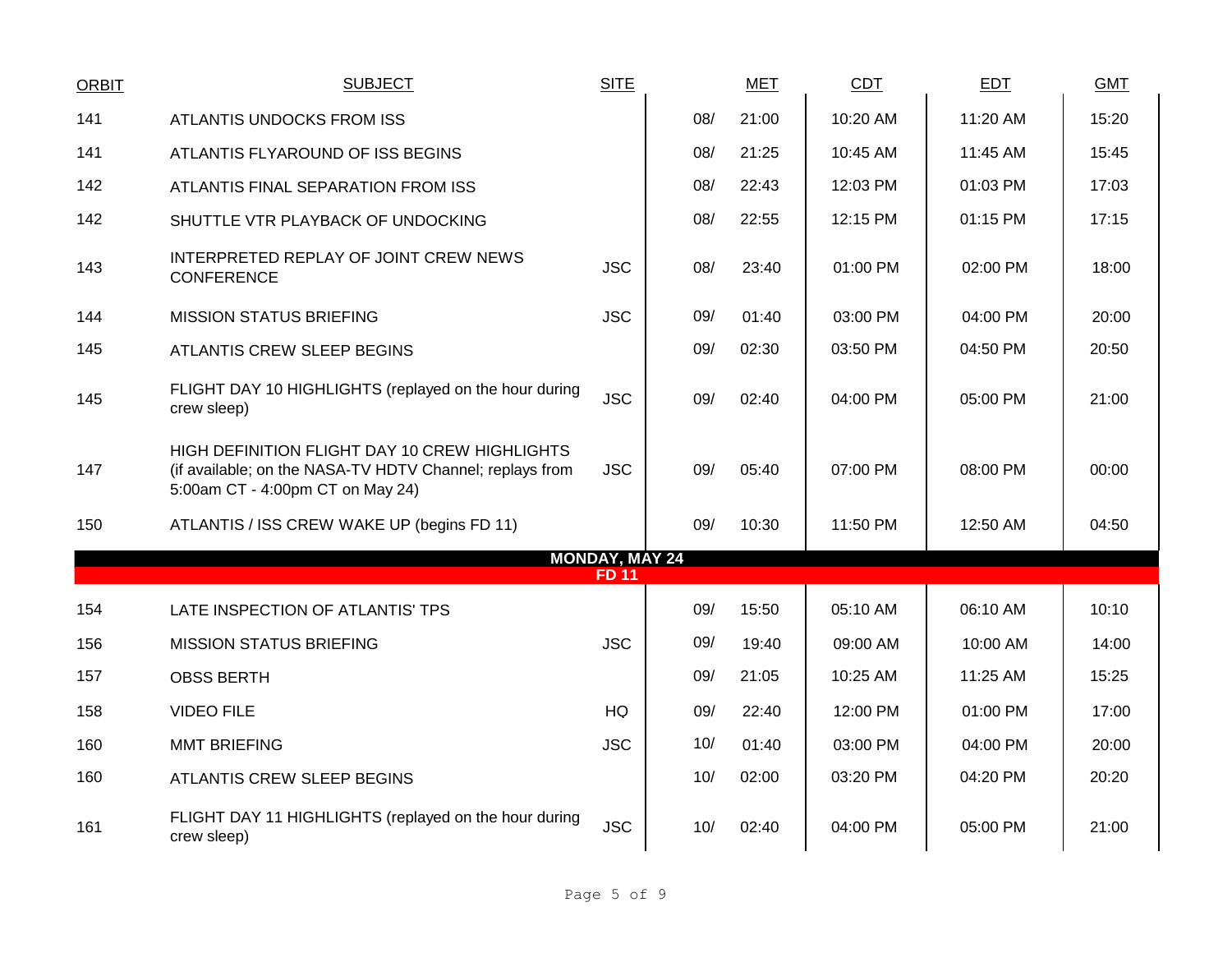| <b>ORBIT</b> | <b>SUBJECT</b>                                                                                                                                | <b>SITE</b>            |     | <b>MET</b> | <b>CDT</b> | EDT      | <b>GMT</b> |
|--------------|-----------------------------------------------------------------------------------------------------------------------------------------------|------------------------|-----|------------|------------|----------|------------|
| 163          | HIGH DEFINITION FLIGHT DAY 11 CREW HIGHLIGHTS<br>(if available; on the NASA-TV HDTV Channel; replays from<br>5:00am CT - 4:00pm CT on May 24) | <b>JSC</b>             | 10/ | 05:40      | 07:00 PM   | 08:00 PM | 00:00      |
| 165          | ATLANTIS CREW WAKE UP (begins FD 12)                                                                                                          |                        | 10/ | 10:00      | 11:20 PM   | 12:20 AM | 04:20      |
|              |                                                                                                                                               | <b>TUESDAY, MAY 25</b> |     |            |            |          |            |
|              |                                                                                                                                               | <b>FD 12</b>           |     |            |            |          |            |
| 168          | <b>FCS CHECKOUT</b>                                                                                                                           |                        | 10/ | 13:10      | 02:30 AM   | 03:30 AM | 07:30      |
| 168          | <b>CABIN STOWAGE BEGINS</b>                                                                                                                   |                        | 10/ | 13:25      | 02:45 AM   | 03:45 AM | 07:45      |
| 168          | <b>RCS HOT-FIRE TEST</b>                                                                                                                      |                        | 10/ | 14:20      | 03:40 AM   | 04:40 AM | 08:40      |
| 170          | THE COLBERT REPORT / ABC RADIO NETWORK /<br>WEWS-TV INTERVIEWS                                                                                | <b>TDRE</b>            | 10/ | 17:40      | 07:00 AM   | 08:00 AM | 12:00      |
| 172          | <b>MISSION STATUS BRIEFING</b>                                                                                                                | <b>JSC</b>             | 10/ | 19:40      | 09:00 AM   | 10:00 AM | 14:00      |
| 174          | <b>KU-BAND ANTENNA STOWAGE</b>                                                                                                                |                        | 10/ | 22:50      | 12:10 PM   | 01:10 PM | 17:10      |
| 175          | <b>VIDEO FILE</b>                                                                                                                             | HQ                     | 11/ | 00:40      | 02:00 PM   | 03:00 PM | 19:00      |
| 176          | ATLANTIS CREW SLEEP BEGINS                                                                                                                    |                        | 11/ | 02:00      | 03:20 PM   | 04:20 PM | 20:20      |
| 176          | FLIGHT DAY 12 HIGHLIGHTS (replayed on the hour during<br>crew sleep)                                                                          | <b>JSC</b>             | 11/ | 02:40      | 04:00 PM   | 05:00 PM | 21:00      |
| 178          | HIGH DEFINITION FLIGHT DAY 12 CREW HIGHLIGHTS<br>(if available; on the NASA-TV HDTV Channel; replays from<br>5:00am CT - 4:00pm CT on May 25) | <b>JSC</b>             | 11/ | 05:40      | 07:00 PM   | 08:00 PM | 00:00      |
| 181          | ATLANTIS CREW WAKE UP (begins FD 13)                                                                                                          |                        | 11/ | 10:00      | 11:20 PM   | 12:20 AM | 04:20      |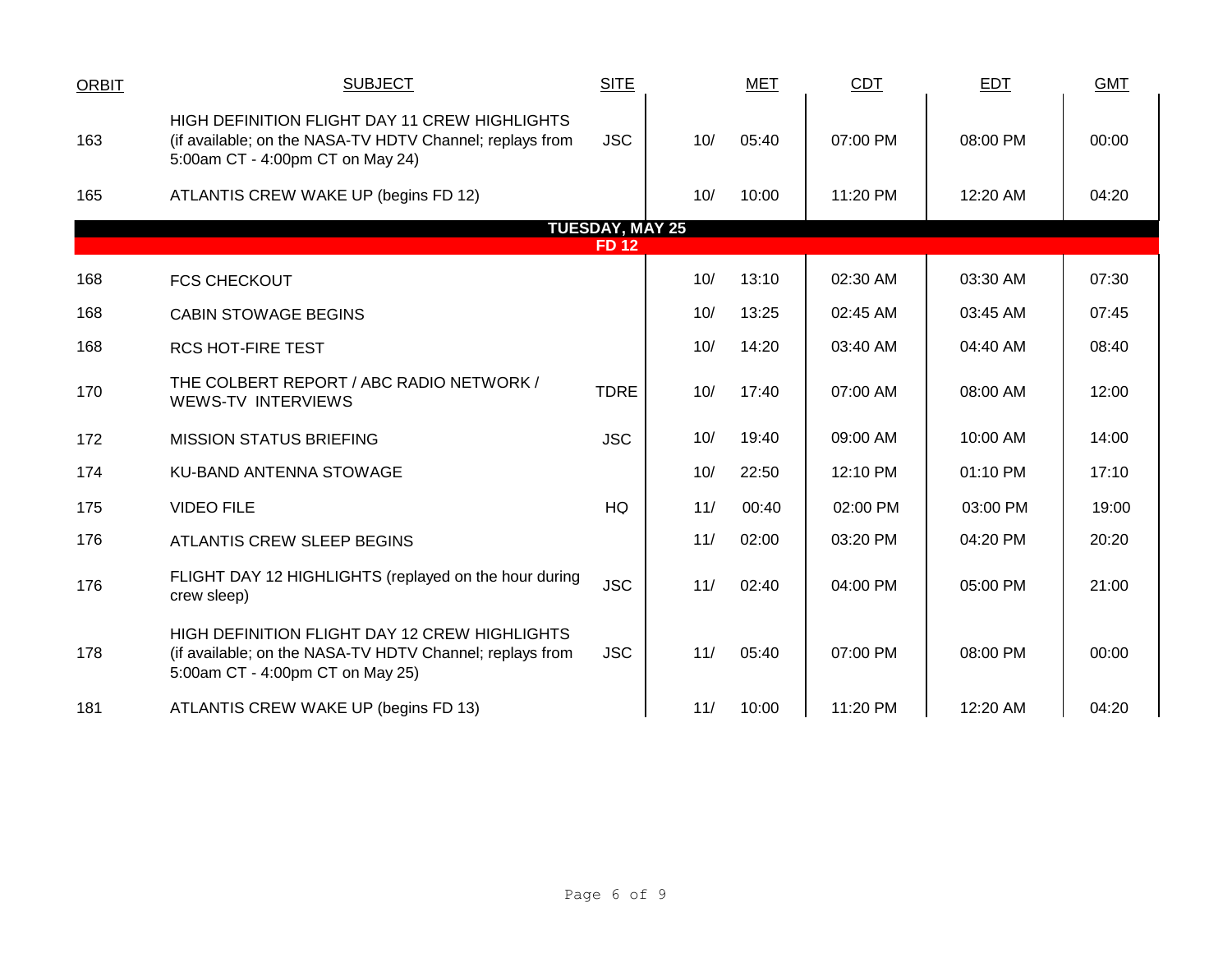| <b>ORBIT</b> | <b>SUBJECT</b>                                                                              | <b>SITE</b> |                          | <b>MET</b> | <b>CDT</b>       | <b>EDT</b> | <b>GMT</b> |
|--------------|---------------------------------------------------------------------------------------------|-------------|--------------------------|------------|------------------|------------|------------|
|              |                                                                                             | <b>FD13</b> | <b>WEDNESDAY, MAY 26</b> |            |                  |            |            |
| 183          | ATLANTIS DEORBIT PREPARATIONS BEGIN                                                         |             | 11/                      | 13:20      | 02:40 AM         | 03:40 AM   | 07:40      |
| 184          | PAYLOAD BAY DOOR CLOSING                                                                    |             | 11/                      | 14:45      | 04:05 AM         | 05:05 AM   | 09:05      |
| 186          | ATLANTIS DEORBIT BURN                                                                       |             | 11/                      | 17:25      | 06:45 AM         | 07:45 AM   | 11:45      |
| 187          | MILA C-BAND RADAR ACQUISITION OF ATLANTIS                                                   |             | 11/                      | 18:15      | 07:35 AM         | 08:35 AM   | 12:35      |
| 187          | <b>KSC LANDING</b>                                                                          | <b>KSC</b>  | 11/                      | 18:28      | 07:48 AM         | 08:48 AM   | 12:48      |
|              | POST-LANDING NEWS CONFERENCE                                                                | <b>KSC</b>  |                          |            | NET L+2 HRS.     |            |            |
|              | ENTRY FLIGHT CONTROL TEAM VIDEO REPLAY<br>(replayed after Post-Landing News Conference)     | <b>JSC</b>  |                          |            | $\sim$ L+3 HRS.  |            |            |
|              | STS-132 MISSION HIGHLIGHTS VIDEO REPLAY<br>(replayed after Entry Flight Control Team Video) | <b>JSC</b>  |                          |            | $~$ - L+3.5 HRS. |            |            |
|              | STS-132 CREW NEWS CONFERENCE (may be postponed<br>or cancelled)                             | <b>KSC</b>  |                          |            | NET L+4.5 HRS.   |            |            |
|              |                                                                                             |             |                          |            |                  |            |            |
|              |                                                                                             |             |                          |            |                  |            |            |
|              |                                                                                             |             |                          |            |                  |            |            |
|              |                                                                                             |             |                          |            |                  |            |            |
|              |                                                                                             |             |                          |            |                  |            |            |
|              |                                                                                             |             |                          |            |                  |            |            |
|              |                                                                                             |             |                          |            |                  |            |            |
|              |                                                                                             |             |                          |            |                  |            |            |
|              |                                                                                             |             |                          |            |                  |            |            |
|              |                                                                                             |             |                          |            |                  |            |            |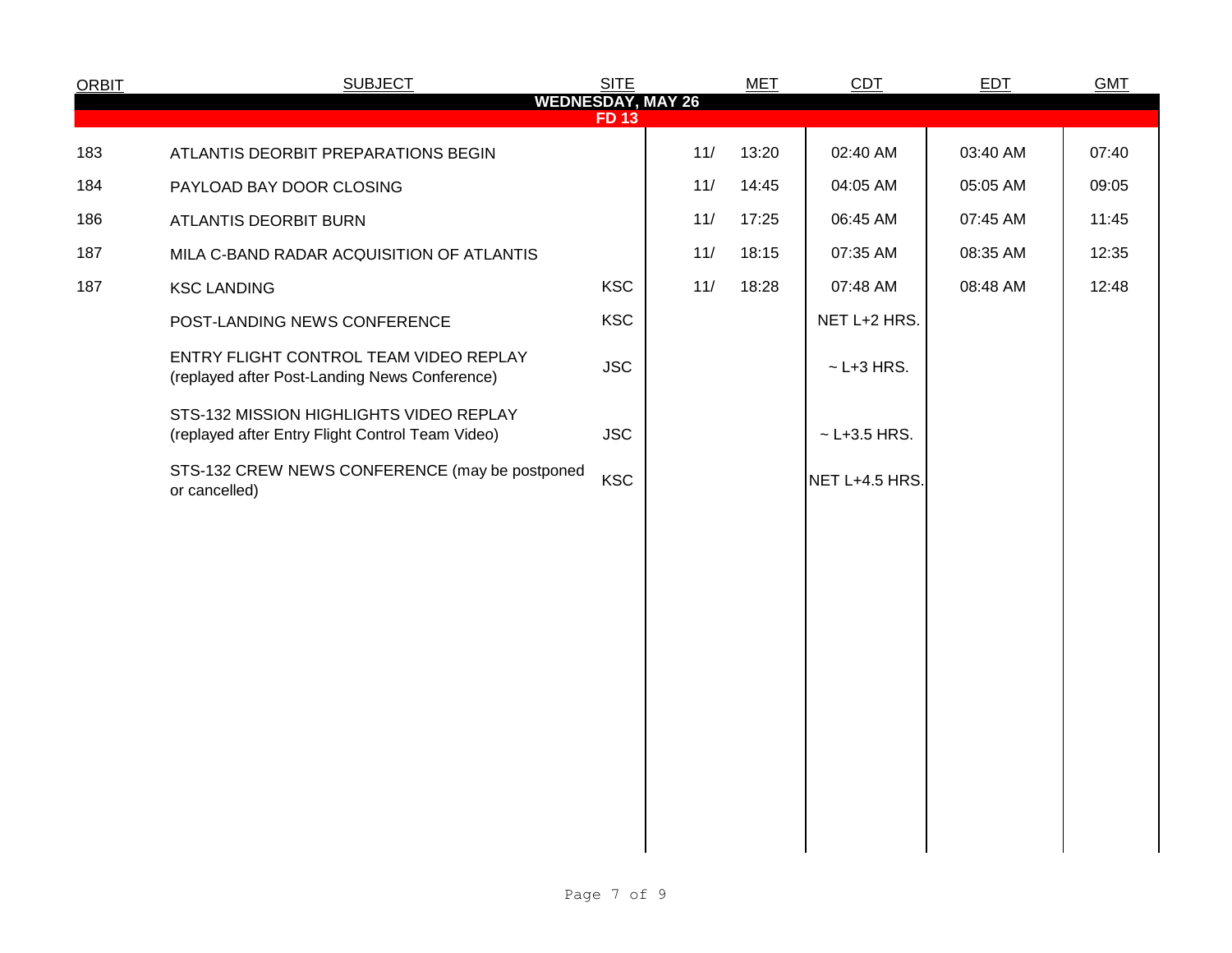| <b>ORBIT</b>    | <b>SUBJECT</b>                                                                                              | <b>SITE</b>                | MET | <b>CDT</b> | <b>EDT</b> | <b>GMT</b> |
|-----------------|-------------------------------------------------------------------------------------------------------------|----------------------------|-----|------------|------------|------------|
|                 |                                                                                                             | <b>DEFINITION OF TERMS</b> |     |            |            |            |
| AMC:            | <b>Americom Satellite</b>                                                                                   |                            |     |            |            |            |
| CDT:            | <b>Central Daylight Time</b>                                                                                |                            |     |            |            |            |
| Destiny:        | U.S. Laboratory on ISS                                                                                      |                            |     |            |            |            |
| EMU:            | <b>Extravehicular Mobility Unit</b>                                                                         |                            |     |            |            |            |
| <b>EOTP</b>     | <b>Enhanced ORU Temporary Platform</b>                                                                      |                            |     |            |            |            |
| EST:            | Eastern Daylight Time                                                                                       |                            |     |            |            |            |
| EVA:            | <b>Extravehicular Activity</b>                                                                              |                            |     |            |            |            |
| FCS:            | <b>Flight Control System</b>                                                                                |                            |     |            |            |            |
| FD:             | <b>Flight Day</b>                                                                                           |                            |     |            |            |            |
| GMT:            | <b>Greenwich Mean Time</b>                                                                                  |                            |     |            |            |            |
| HARMONY: Node 2 |                                                                                                             |                            |     |            |            |            |
| HD:             | <b>High Definition Television</b>                                                                           |                            |     |            |            |            |
| HQ:             | <b>NASA Headquarters</b>                                                                                    |                            |     |            |            |            |
| ISS:            | <b>International Space Station</b>                                                                          |                            |     |            |            |            |
| JSC:            | Johnson Space Center                                                                                        |                            |     |            |            |            |
| Kibo:           | Japanese Pressurized Module                                                                                 |                            |     |            |            |            |
| KSC:            | Kennedy Space Center                                                                                        |                            |     |            |            |            |
| L:              | Launch or Landing time                                                                                      |                            |     |            |            |            |
| LDRI:           | Laser Dynamic Range Imager                                                                                  |                            |     |            |            |            |
| LIMO:           | Live Interview Media Outlet channel                                                                         |                            |     |            |            |            |
| MECO:           | Main Engine Cut-Off                                                                                         |                            |     |            |            |            |
| MET:            | Mission Elapsed Time, which begins at the moment of launch and is read: DAYS/HOURS:MINUTES. LAUNCH=00/00:00 |                            |     |            |            |            |
| <b>MILA</b>     | Merritt Island, Florida Tracking Station                                                                    |                            |     |            |            |            |
| MMT:            | <b>Mission Management Team</b>                                                                              |                            |     |            |            |            |
| MRM-1           | Mini Research Module 1 (new docking port on ISS)                                                            |                            |     |            |            |            |
| MS:             | <b>Mission Specialist</b>                                                                                   |                            |     |            |            |            |
| NET:            | No Earlier Than                                                                                             |                            |     |            |            |            |
| OBSS:           | Orbiter Boom Sensor System                                                                                  |                            |     |            |            |            |
| ODS:            | <b>Orbiter Docking System</b>                                                                               |                            |     |            |            |            |
| OMS:            | <b>Orbital Maneuvering System</b>                                                                           |                            |     |            |            |            |
| ORU:            | <b>Orbital Replacement Unit</b>                                                                             |                            |     |            |            |            |
| P6:             | Port Six Truss Segment                                                                                      |                            |     |            |            |            |
| PAO:            | <b>Public Affairs office</b>                                                                                |                            |     |            |            |            |
| PDGF:           | Power Data Grapple Fixture                                                                                  |                            |     |            |            |            |
| PMA-3:          | <b>Pressurized Mating Adapter 3</b>                                                                         |                            |     |            |            |            |
| POA:            | Payload ORU Accomodation                                                                                    |                            |     |            |            |            |
| RCS:            | <b>Reaction Control System</b>                                                                              |                            |     |            |            |            |
| RPM:            | Rendezvous Pitch Maneuver                                                                                   |                            |     |            |            |            |
| SGANT:          | Space-to-Ground Antenna                                                                                     |                            |     |            |            |            |
| SRMS:           | Shuttle Remote Manipulator System on Atlantis                                                               |                            |     |            |            |            |
| <b>SSRMS:</b>   | Space Station Remote Manipulator System (Canadarm2 ISS Robotic Arm)                                         |                            |     |            |            |            |
| STS:            | Space Transportation System                                                                                 |                            |     |            |            |            |